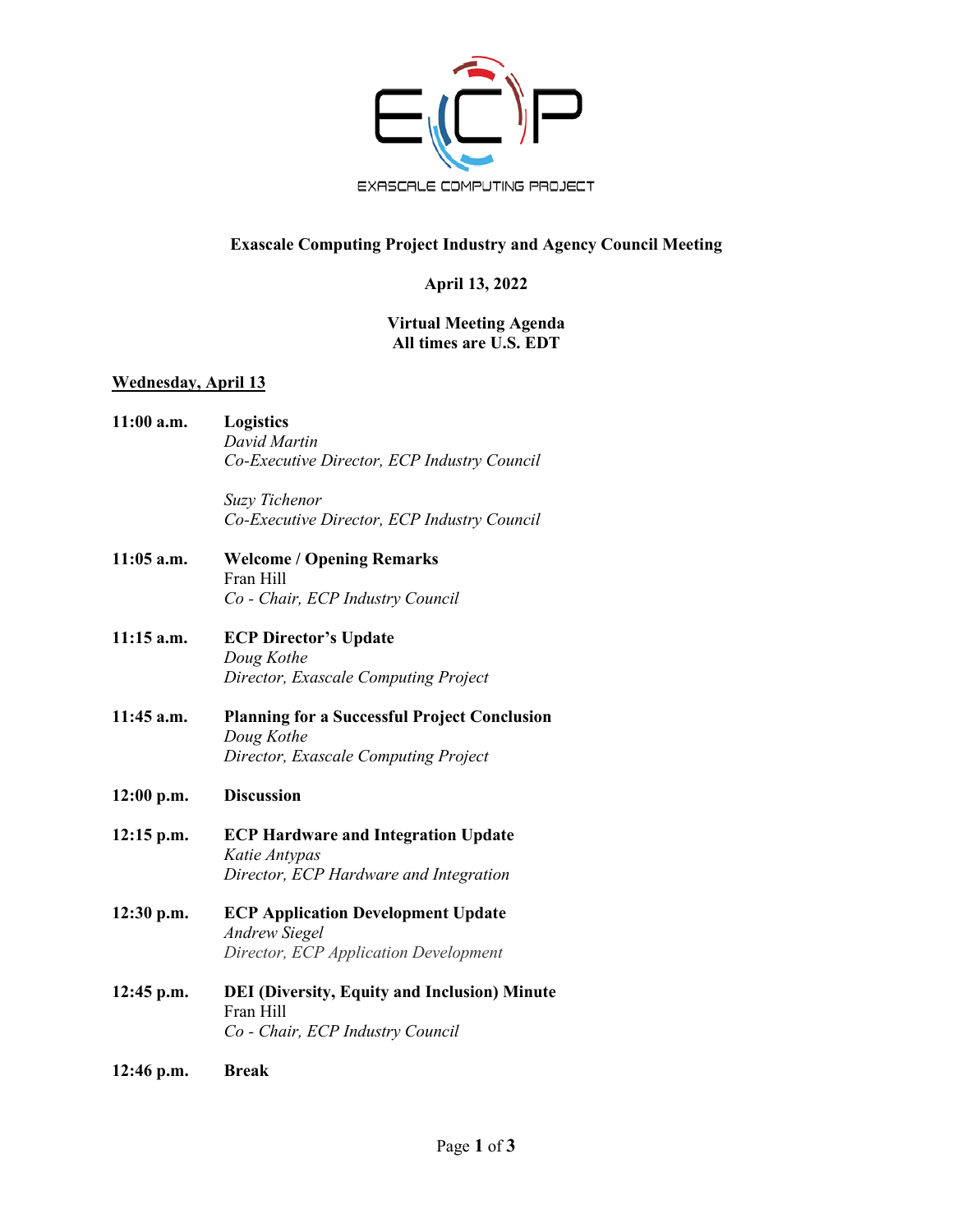**1:15 p.m. ECP Software Technology Update** *Mike Heroux Director, ECP Software Technology* 

#### **1:30 p.m. Measuring & Communicating the Impact of HPC in Industry:** *Lightning Talks Kim Boone General Manager, Business Engagement*

*Chevron Technology Center Chevron Corporation*

*Ramesh Durvasula Vice President and Information Officer for Research IT Eli Lilly and Company*

## **2:00 p.m. Discussion**

**2:15 p.m. Measuring & Communicating the Impact of HPC in Agencies:** *Lightning Talks Laura Biven Data Science Technical Lead, Office of Data Science Strategy Office of the Director National Institutes of Health* 

> *Piyush Mehrotra Chief, NASA Advanced Supercomputing Division NASA Ames Research Center National Aeronautics and Space Administration*

## **2:45 p.m. Discussion**

**3:00 p.m. Measuring & Communicating the Impact of ECP beyond KPPs:** *Lightning Talks Mike Heroux Director, ECP Software Technology* 

> *Andrew Siegel Director, ECP Application Development*

### **3:30 p.m. Discussion**

**3:45 p.m. ECP Engagement Update (Annual Meeting, Workshops)** *David Martin Co-Executive Director, ECP Industry and Agency Council*

> *Suzy Tichenor Co-Executive Director, ECP Industry and Agency Council*

- **4:00 p.m. Roundtable Discussion** *Doug Kothe Director, Exascale Computing Project*
- **5:15 p.m. Next steps** *Dave Kepczynski Co - Chair, ECP Industry and Agency Council*